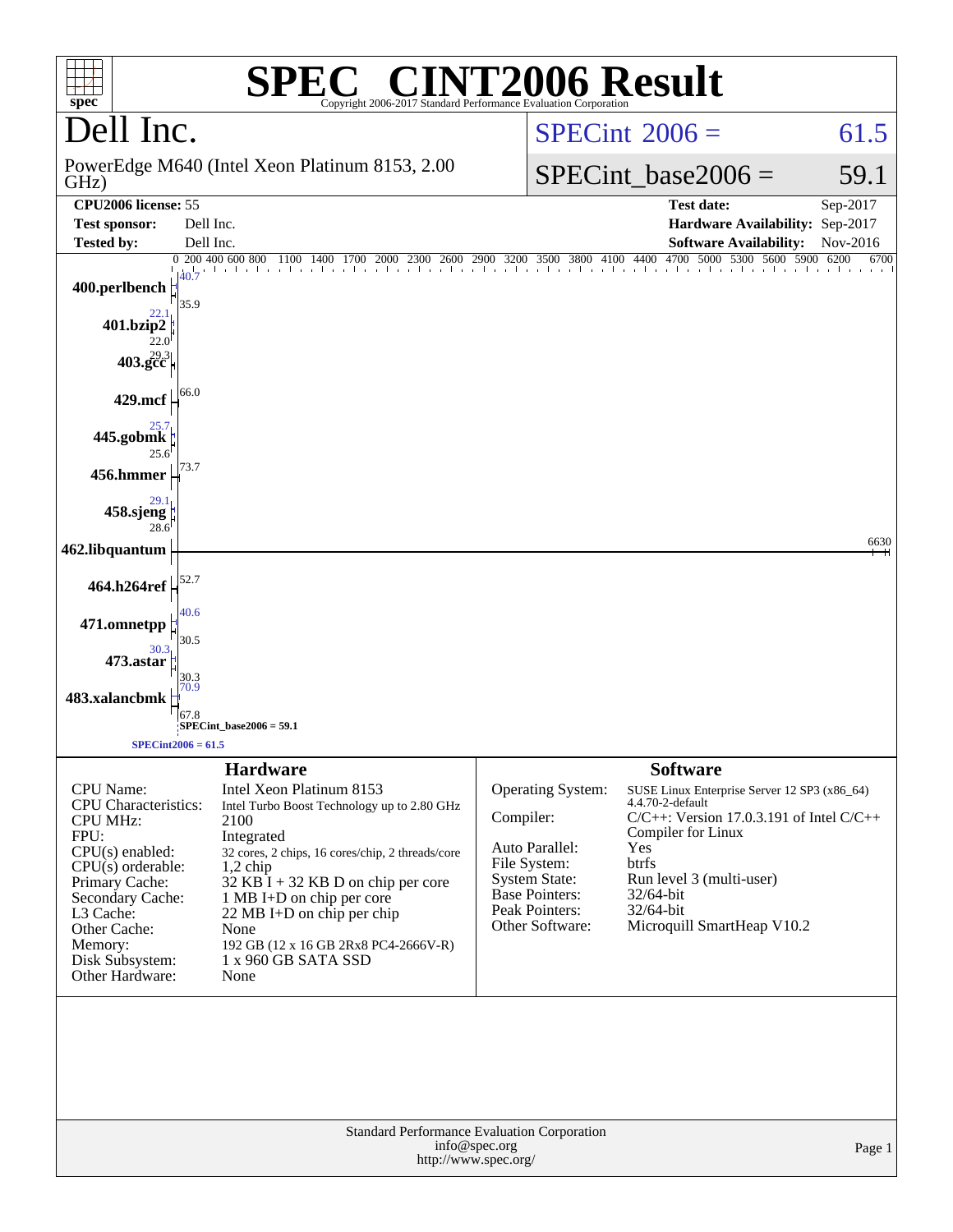

# **[SPEC CINT2006 Result](http://www.spec.org/auto/cpu2006/Docs/result-fields.html#SPECCINT2006Result)**

# Dell Inc.

GHz) PowerEdge M640 (Intel Xeon Platinum 8153, 2.00  $SPECint2006 = 61.5$  $SPECint2006 = 61.5$ 

### SPECint base2006 =  $59.1$

**[CPU2006 license:](http://www.spec.org/auto/cpu2006/Docs/result-fields.html#CPU2006license)** 55 **[Test date:](http://www.spec.org/auto/cpu2006/Docs/result-fields.html#Testdate)** Sep-2017 **[Test sponsor:](http://www.spec.org/auto/cpu2006/Docs/result-fields.html#Testsponsor)** Dell Inc. **[Hardware Availability:](http://www.spec.org/auto/cpu2006/Docs/result-fields.html#HardwareAvailability)** Sep-2017 **[Tested by:](http://www.spec.org/auto/cpu2006/Docs/result-fields.html#Testedby)** Dell Inc. **[Software Availability:](http://www.spec.org/auto/cpu2006/Docs/result-fields.html#SoftwareAvailability)** Nov-2016

#### **[Results Table](http://www.spec.org/auto/cpu2006/Docs/result-fields.html#ResultsTable)**

|                                                                                                          | <b>Base</b>    |       |                |       |                |       |                | <b>Peak</b>  |                |              |                |              |  |
|----------------------------------------------------------------------------------------------------------|----------------|-------|----------------|-------|----------------|-------|----------------|--------------|----------------|--------------|----------------|--------------|--|
| <b>Benchmark</b>                                                                                         | <b>Seconds</b> | Ratio | <b>Seconds</b> | Ratio | <b>Seconds</b> | Ratio | <b>Seconds</b> | <b>Ratio</b> | <b>Seconds</b> | <b>Ratio</b> | <b>Seconds</b> | <b>Ratio</b> |  |
| $ 400$ .perlbench                                                                                        | 273            | 35.9  | 273            | 35.8  | 272            | 36.0  | 241            | 40.6         | 240            | 40.8         | 240            | 40.7         |  |
| 401.bzip2                                                                                                | 437            | 22.1  | 438            | 22.0  | 439            | 22.0  | 437            | 22.1         | 437            | 22.1         | 437            | 22.1         |  |
| $403.\mathrm{gcc}$                                                                                       | 274            | 29.3  | 275            | 29.3  | 275            | 29.2  | 274            | 29.3         | 275            | 29.3         | 275            | 29.2         |  |
| $429$ .mcf                                                                                               | 140            | 65.2  | 138            | 66.0  | 137            | 66.6  | 140            | 65.2         | 138            | 66.0         | 137            | 66.6         |  |
| $445$ .gobmk                                                                                             | 410            | 25.6  | 410            | 25.6  | 410            | 25.6  | 408            | 25.7         | 408            | 25.7         | 408            | 25.7         |  |
| $ 456$ .hmmer                                                                                            | 127            | 73.6  | 126            | 73.8  | 127            | 73.7  | 127            | 73.6         | 126            | 73.8         | <u>127</u>     | 73.7         |  |
| $458$ .sjeng                                                                                             | 423            | 28.6  | 423            | 28.6  | 424            | 28.6  | 416            | 29.1         | 416            | 29.1         | 416            | 29.1         |  |
| 462.libquantum                                                                                           | 3.18           | 6520  | 3.13           | 6630  | 3.11           | 6660  | 3.18           | 6520         | 3.13           | 6630         | 3.11           | 6660         |  |
| 464.h264ref                                                                                              | 419            | 52.8  | 421            | 52.6  | 420            | 52.7  | 419            | 52.8         | 421            | 52.6         | 420            | 52.7         |  |
| $ 471$ .omnetpp                                                                                          | 206            | 30.4  | 204            | 30.6  | 205            | 30.5  | 155            | 40.4         | 154            | 40.6         | 154            | <b>40.6</b>  |  |
| $473$ . astar                                                                                            | 231            | 30.4  | 232            | 30.3  | 232            | 30.2  | 231            | 30.3         | 231            | 30.4         | 231            | 30.3         |  |
| 483.xalancbmk                                                                                            | 102            | 67.8  | 102            | 67.9  | 102            | 67.7  | 96.4           | 71.6         | 97.3           | 70.9         | 97.9           | 70.5         |  |
| Results appear in the order in which they were run. Bold underlined text indicates a median measurement. |                |       |                |       |                |       |                |              |                |              |                |              |  |

#### **[Submit Notes](http://www.spec.org/auto/cpu2006/Docs/result-fields.html#SubmitNotes)**

 The numactl mechanism was used to bind copies to processors. The config file option 'submit' was used to generate numactl commands to bind each copy to a specific processor. For details, please see the config file.

### **[Operating System Notes](http://www.spec.org/auto/cpu2006/Docs/result-fields.html#OperatingSystemNotes)**

Stack size set to unlimited using "ulimit -s unlimited"

#### **[Platform Notes](http://www.spec.org/auto/cpu2006/Docs/result-fields.html#PlatformNotes)**

 BIOS settings: Sub NUMA Cluster disabled Virtualization Technology disabled System Profile set to Custom CPU Performance set to Maximum Performance C States set to Autonomous C1E disabled Energy Efficient Turbo disabled Uncore Frequency set to Dynamic Energy Efficiency Policy set to Performance Memory Patrol Scrub disabled Logical Processor enabled CPU Interconnect Bus Link Power Management disabled PCI ASPM L1 Link Power Management disabled Sysinfo program /root/cpu2006-1.2\_ic17u3/config/sysinfo.rev6993 Revision 6993 of 2015-11-06 (b5e8d4b4eb51ed28d7f98696cbe290c1) running on linux-wds7 Mon Sep 11 20:19:06 2017 Continued on next page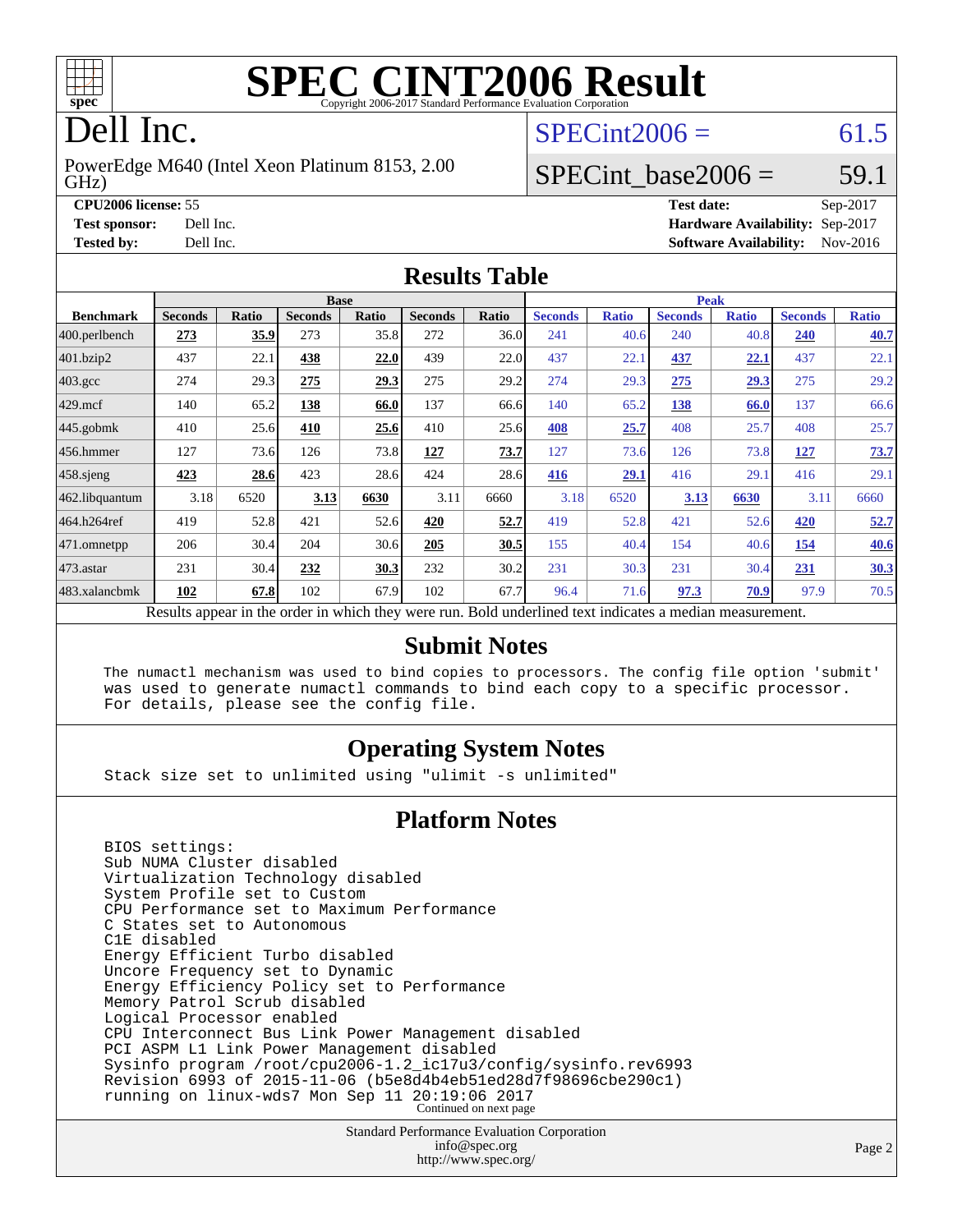

#### **[SPEC CINT2006 Result](http://www.spec.org/auto/cpu2006/Docs/result-fields.html#SPECCINT2006Result)** Copyright 2006-2017 Standard Performance Evaluation Corporation

# Dell Inc.

GHz) PowerEdge M640 (Intel Xeon Platinum 8153, 2.00  $SPECint2006 = 61.5$  $SPECint2006 = 61.5$ 

SPECint base2006 =  $59.1$ 

**[CPU2006 license:](http://www.spec.org/auto/cpu2006/Docs/result-fields.html#CPU2006license)** 55 **[Test date:](http://www.spec.org/auto/cpu2006/Docs/result-fields.html#Testdate)** Sep-2017 **[Test sponsor:](http://www.spec.org/auto/cpu2006/Docs/result-fields.html#Testsponsor)** Dell Inc. **[Hardware Availability:](http://www.spec.org/auto/cpu2006/Docs/result-fields.html#HardwareAvailability)** Sep-2017 **[Tested by:](http://www.spec.org/auto/cpu2006/Docs/result-fields.html#Testedby)** Dell Inc. **[Software Availability:](http://www.spec.org/auto/cpu2006/Docs/result-fields.html#SoftwareAvailability)** Nov-2016

#### **[Platform Notes \(Continued\)](http://www.spec.org/auto/cpu2006/Docs/result-fields.html#PlatformNotes)**

Standard Performance Evaluation Corporation [info@spec.org](mailto:info@spec.org) This section contains SUT (System Under Test) info as seen by some common utilities. To remove or add to this section, see: <http://www.spec.org/cpu2006/Docs/config.html#sysinfo> From /proc/cpuinfo model name : Intel(R) Xeon(R) Platinum 8153 CPU @ 2.00GHz 2 "physical id"s (chips) 64 "processors" cores, siblings (Caution: counting these is hw and system dependent. The following excerpts from /proc/cpuinfo might not be reliable. Use with caution.) cpu cores : 16 siblings : 32 physical 0: cores 0 1 2 3 4 5 6 7 8 9 10 11 12 13 14 15 physical 1: cores 0 1 2 3 4 5 6 7 8 9 10 11 12 13 14 15 cache size : 22528 KB From /proc/meminfo<br>MemTotal: 196682072 kB HugePages\_Total: 0 Hugepagesize: 2048 kB From /etc/\*release\* /etc/\*version\* SuSE-release: SUSE Linux Enterprise Server 12 (x86\_64) VERSION = 12 PATCHLEVEL = 3 # This file is deprecated and will be removed in a future service pack or release. # Please check /etc/os-release for details about this release. os-release: NAME="SLES" VERSION="12-SP3" VERSION\_ID="12.3" PRETTY\_NAME="SUSE Linux Enterprise Server 12 SP3" ID="sles" ANSI\_COLOR="0;32" CPE\_NAME="cpe:/o:suse:sles:12:sp3" uname -a: Linux linux-wds7 4.4.70-2-default #1 SMP Wed Jun 7 15:12:06 UTC 2017 (4502c76) x86\_64 x86\_64 x86\_64 GNU/Linux run-level 3 Sep 11 20:11 SPEC is set to: /root/cpu2006-1.2\_ic17u3 Filesystem Type Size Used Avail Use% Mounted on /dev/sda3 btrfs 855G 8.6G 845G 1% / Additional information from dmidecode: Warning: Use caution when you interpret this section. The 'dmidecode' program Continued on next page

<http://www.spec.org/>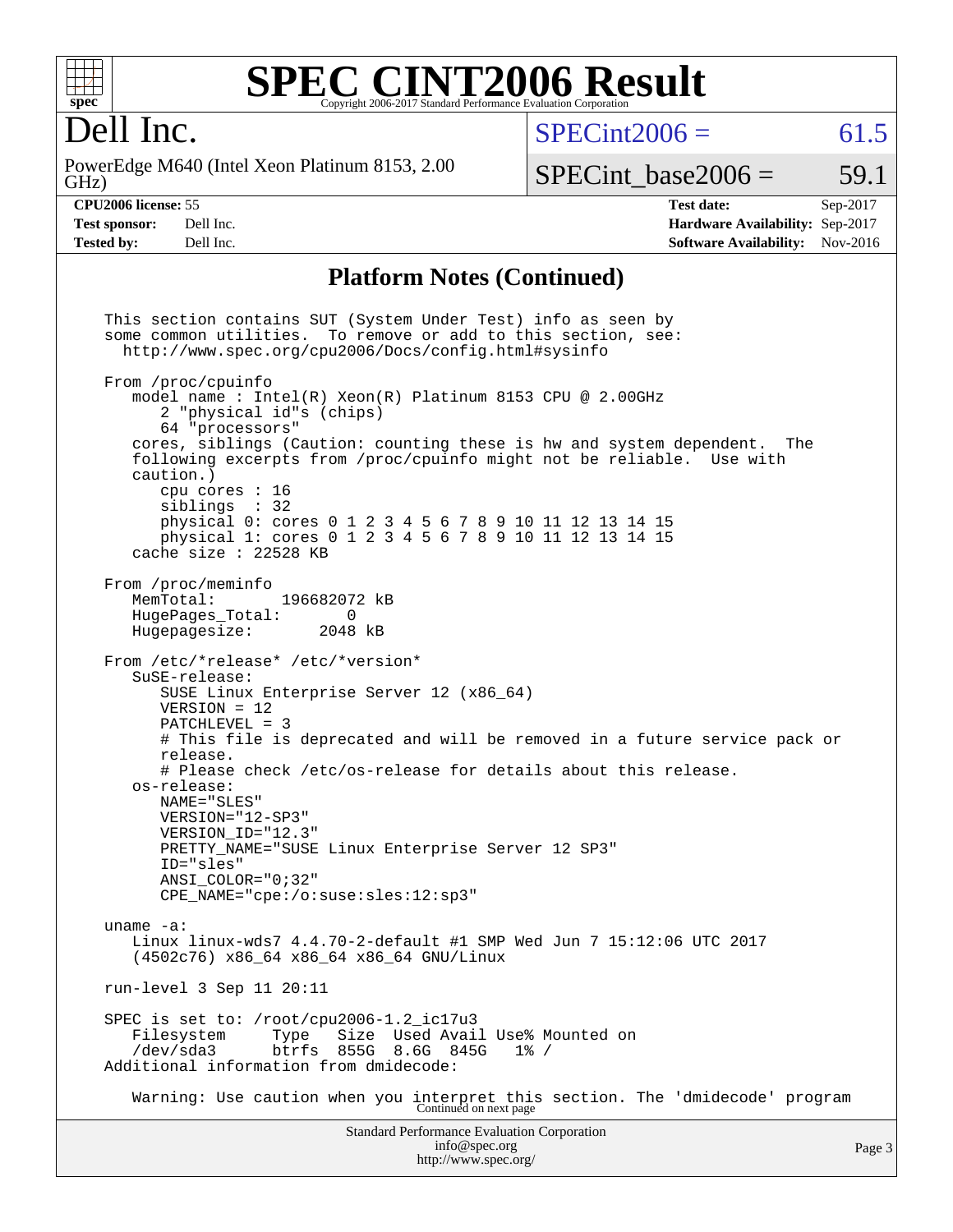

#### **[SPEC CINT2006 Result](http://www.spec.org/auto/cpu2006/Docs/result-fields.html#SPECCINT2006Result)** Copyright 2006-2017 Standard Performance Evaluation C

### Dell Inc.

GHz) PowerEdge M640 (Intel Xeon Platinum 8153, 2.00  $SPECint2006 = 61.5$  $SPECint2006 = 61.5$ 

SPECint base2006 =  $59.1$ 

**[CPU2006 license:](http://www.spec.org/auto/cpu2006/Docs/result-fields.html#CPU2006license)** 55 **[Test date:](http://www.spec.org/auto/cpu2006/Docs/result-fields.html#Testdate)** Sep-2017 **[Test sponsor:](http://www.spec.org/auto/cpu2006/Docs/result-fields.html#Testsponsor)** Dell Inc. **[Hardware Availability:](http://www.spec.org/auto/cpu2006/Docs/result-fields.html#HardwareAvailability)** Sep-2017 **[Tested by:](http://www.spec.org/auto/cpu2006/Docs/result-fields.html#Testedby)** Dell Inc. **[Software Availability:](http://www.spec.org/auto/cpu2006/Docs/result-fields.html#SoftwareAvailability)** Nov-2016

#### **[Platform Notes \(Continued\)](http://www.spec.org/auto/cpu2006/Docs/result-fields.html#PlatformNotes)**

 reads system data which is "intended to allow hardware to be accurately determined", but the intent may not be met, as there are frequent changes to hardware, firmware, and the "DMTF SMBIOS" standard.

 BIOS Dell Inc. 1.0.0 08/10/2017 Memory:

 6x 00AD00B300AD HMA82GR7AFR8N-VK 16 GB 2 rank 2666 MHz 6x 00AD063200AD HMA82GR7AFR8N-VK 16 GB 2 rank 2666 MHz 4x Not Specified Not Specified

(End of data from sysinfo program)

#### **[General Notes](http://www.spec.org/auto/cpu2006/Docs/result-fields.html#GeneralNotes)**

Environment variables set by runspec before the start of the run:  $KMP_A$ FFINITY = "granularity=fine, scatter" LD\_LIBRARY\_PATH = "/root/cpu2006-1.2\_ic17u3/lib/ia32:/root/cpu2006-1.2\_ic17u3/lib/intel64:/root/cpu2006-1.2\_ic17u3/sh10.2" OMP\_NUM\_THREADS = "32"

 Binaries compiled on a system with 1x Intel Core i7-4790 CPU + 32GB RAM memory using Redhat Enterprise Linux 7.2 Transparent Huge Pages enabled by default. Filesystem page cache cleared with: shell invocation of 'sync; echo 3 > /proc/sys/vm/drop\_caches' prior to run

### **[Base Compiler Invocation](http://www.spec.org/auto/cpu2006/Docs/result-fields.html#BaseCompilerInvocation)**

[C benchmarks](http://www.spec.org/auto/cpu2006/Docs/result-fields.html#Cbenchmarks): [icc -m64](http://www.spec.org/cpu2006/results/res2017q4/cpu2006-20170918-49902.flags.html#user_CCbase_intel_icc_64bit_bda6cc9af1fdbb0edc3795bac97ada53)

[C++ benchmarks:](http://www.spec.org/auto/cpu2006/Docs/result-fields.html#CXXbenchmarks) [icpc -m64](http://www.spec.org/cpu2006/results/res2017q4/cpu2006-20170918-49902.flags.html#user_CXXbase_intel_icpc_64bit_fc66a5337ce925472a5c54ad6a0de310)

### **[Base Portability Flags](http://www.spec.org/auto/cpu2006/Docs/result-fields.html#BasePortabilityFlags)**

|                                                    | 400.perlbench: -DSPEC_CPU_LP64 -DSPEC_CPU_LINUX_X64 |
|----------------------------------------------------|-----------------------------------------------------|
| 401.bzip2: -DSPEC_CPU_LP64                         |                                                     |
| 403.gcc: -DSPEC_CPU_LP64                           |                                                     |
| 429.mcf: -DSPEC CPU LP64                           |                                                     |
| 445.gobmk: -DSPEC_CPU_LP64                         |                                                     |
| 456.hmmer: - DSPEC CPU LP64                        |                                                     |
| 458.sjeng: -DSPEC_CPU_LP64                         |                                                     |
| 462.libquantum: - DSPEC_CPU_LP64 - DSPEC_CPU_LINUX |                                                     |
| 464.h264ref: -DSPEC CPU LP64                       |                                                     |
| 471.omnetpp: -DSPEC_CPU_LP64                       |                                                     |
| 473.astar: - DSPEC CPU LP64                        |                                                     |
|                                                    |                                                     |

Continued on next page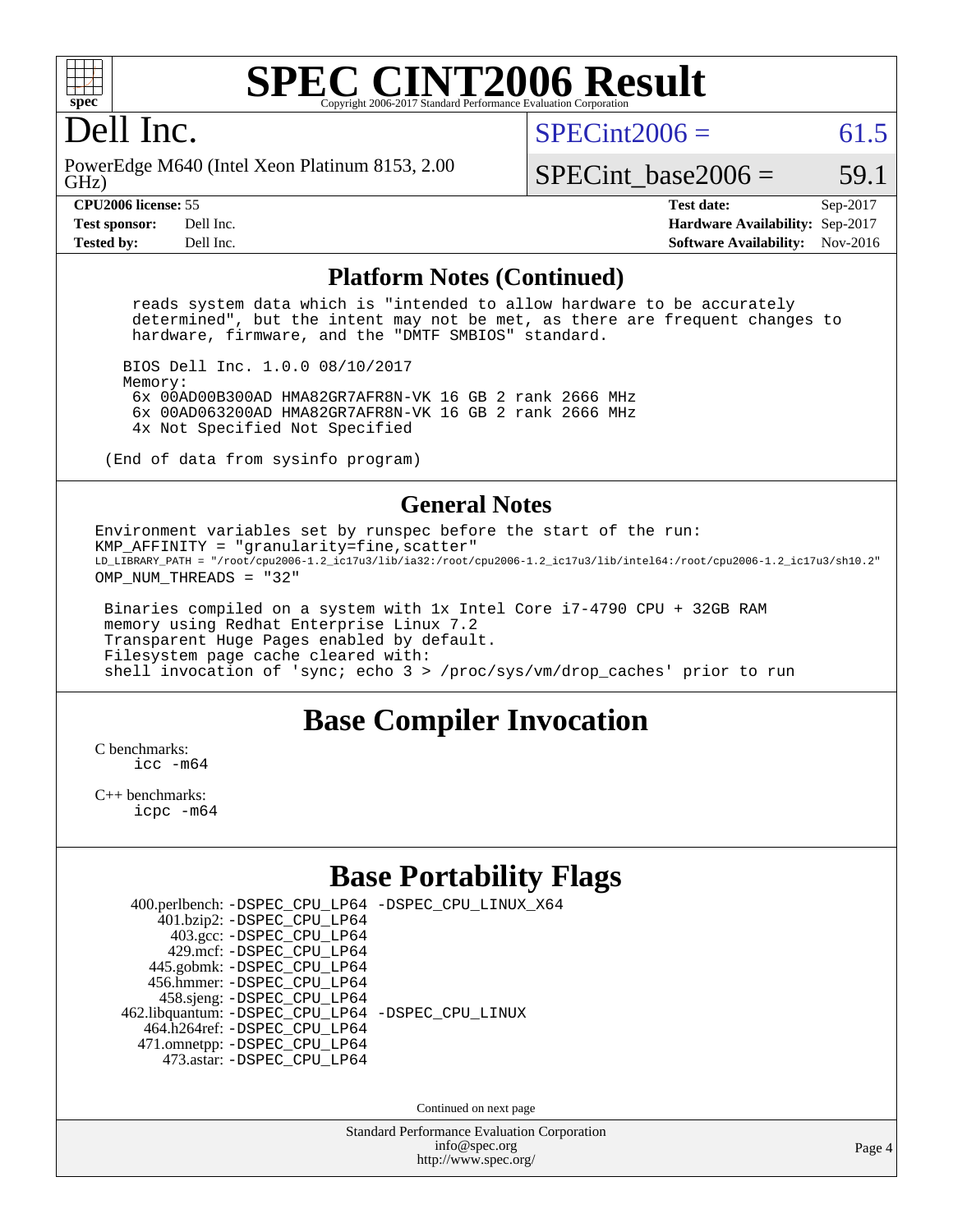

#### **[SPEC CINT2006 Result](http://www.spec.org/auto/cpu2006/Docs/result-fields.html#SPECCINT2006Result)** Copyright 2006-2017 Standard Performance Evaluation

# Dell Inc.

GHz) PowerEdge M640 (Intel Xeon Platinum 8153, 2.00  $SPECint2006 = 61.5$  $SPECint2006 = 61.5$ 

SPECint base2006 =  $59.1$ 

**[CPU2006 license:](http://www.spec.org/auto/cpu2006/Docs/result-fields.html#CPU2006license)** 55 **[Test date:](http://www.spec.org/auto/cpu2006/Docs/result-fields.html#Testdate)** Sep-2017 **[Test sponsor:](http://www.spec.org/auto/cpu2006/Docs/result-fields.html#Testsponsor)** Dell Inc. **[Hardware Availability:](http://www.spec.org/auto/cpu2006/Docs/result-fields.html#HardwareAvailability)** Sep-2017 **[Tested by:](http://www.spec.org/auto/cpu2006/Docs/result-fields.html#Testedby)** Dell Inc. **[Software Availability:](http://www.spec.org/auto/cpu2006/Docs/result-fields.html#SoftwareAvailability)** Nov-2016

# **[Base Portability Flags \(Continued\)](http://www.spec.org/auto/cpu2006/Docs/result-fields.html#BasePortabilityFlags)**

483.xalancbmk: [-DSPEC\\_CPU\\_LP64](http://www.spec.org/cpu2006/results/res2017q4/cpu2006-20170918-49902.flags.html#suite_basePORTABILITY483_xalancbmk_DSPEC_CPU_LP64) [-DSPEC\\_CPU\\_LINUX](http://www.spec.org/cpu2006/results/res2017q4/cpu2006-20170918-49902.flags.html#b483.xalancbmk_baseCXXPORTABILITY_DSPEC_CPU_LINUX)

### **[Base Optimization Flags](http://www.spec.org/auto/cpu2006/Docs/result-fields.html#BaseOptimizationFlags)**

[C benchmarks](http://www.spec.org/auto/cpu2006/Docs/result-fields.html#Cbenchmarks):

[-xCORE-AVX2](http://www.spec.org/cpu2006/results/res2017q4/cpu2006-20170918-49902.flags.html#user_CCbase_f-xCORE-AVX2) [-ipo](http://www.spec.org/cpu2006/results/res2017q4/cpu2006-20170918-49902.flags.html#user_CCbase_f-ipo) [-O3](http://www.spec.org/cpu2006/results/res2017q4/cpu2006-20170918-49902.flags.html#user_CCbase_f-O3) [-no-prec-div](http://www.spec.org/cpu2006/results/res2017q4/cpu2006-20170918-49902.flags.html#user_CCbase_f-no-prec-div) [-parallel](http://www.spec.org/cpu2006/results/res2017q4/cpu2006-20170918-49902.flags.html#user_CCbase_f-parallel) [-qopt-prefetch](http://www.spec.org/cpu2006/results/res2017q4/cpu2006-20170918-49902.flags.html#user_CCbase_f-qopt-prefetch) [-auto-p32](http://www.spec.org/cpu2006/results/res2017q4/cpu2006-20170918-49902.flags.html#user_CCbase_f-auto-p32)

[C++ benchmarks:](http://www.spec.org/auto/cpu2006/Docs/result-fields.html#CXXbenchmarks)

[-xCORE-AVX2](http://www.spec.org/cpu2006/results/res2017q4/cpu2006-20170918-49902.flags.html#user_CXXbase_f-xCORE-AVX2) [-ipo](http://www.spec.org/cpu2006/results/res2017q4/cpu2006-20170918-49902.flags.html#user_CXXbase_f-ipo) [-O3](http://www.spec.org/cpu2006/results/res2017q4/cpu2006-20170918-49902.flags.html#user_CXXbase_f-O3) [-no-prec-div](http://www.spec.org/cpu2006/results/res2017q4/cpu2006-20170918-49902.flags.html#user_CXXbase_f-no-prec-div) [-qopt-prefetch](http://www.spec.org/cpu2006/results/res2017q4/cpu2006-20170918-49902.flags.html#user_CXXbase_f-qopt-prefetch) [-auto-p32](http://www.spec.org/cpu2006/results/res2017q4/cpu2006-20170918-49902.flags.html#user_CXXbase_f-auto-p32) [-Wl,-z,muldefs](http://www.spec.org/cpu2006/results/res2017q4/cpu2006-20170918-49902.flags.html#user_CXXbase_link_force_multiple1_74079c344b956b9658436fd1b6dd3a8a) [-L/sh10.2 -lsmartheap64](http://www.spec.org/cpu2006/results/res2017q4/cpu2006-20170918-49902.flags.html#user_CXXbase_SmartHeap64_63911d860fc08c15fa1d5bf319b9d8d5)

### **[Base Other Flags](http://www.spec.org/auto/cpu2006/Docs/result-fields.html#BaseOtherFlags)**

[C benchmarks](http://www.spec.org/auto/cpu2006/Docs/result-fields.html#Cbenchmarks):

403.gcc: [-Dalloca=\\_alloca](http://www.spec.org/cpu2006/results/res2017q4/cpu2006-20170918-49902.flags.html#b403.gcc_baseEXTRA_CFLAGS_Dalloca_be3056838c12de2578596ca5467af7f3)

### **[Peak Compiler Invocation](http://www.spec.org/auto/cpu2006/Docs/result-fields.html#PeakCompilerInvocation)**

[C benchmarks \(except as noted below\)](http://www.spec.org/auto/cpu2006/Docs/result-fields.html#Cbenchmarksexceptasnotedbelow):  $\text{icc } -\text{m64}$ 

400.perlbench: [icc -m32 -L/opt/intel/compilers\\_and\\_libraries\\_2017/linux/lib/ia32](http://www.spec.org/cpu2006/results/res2017q4/cpu2006-20170918-49902.flags.html#user_peakCCLD400_perlbench_intel_icc_c29f3ff5a7ed067b11e4ec10a03f03ae)

445.gobmk: [icc -m32 -L/opt/intel/compilers\\_and\\_libraries\\_2017/linux/lib/ia32](http://www.spec.org/cpu2006/results/res2017q4/cpu2006-20170918-49902.flags.html#user_peakCCLD445_gobmk_intel_icc_c29f3ff5a7ed067b11e4ec10a03f03ae)

[C++ benchmarks \(except as noted below\):](http://www.spec.org/auto/cpu2006/Docs/result-fields.html#CXXbenchmarksexceptasnotedbelow) [icc -m32 -L/opt/intel/compilers\\_and\\_libraries\\_2017/linux/lib/ia32](http://www.spec.org/cpu2006/results/res2017q4/cpu2006-20170918-49902.flags.html#user_CXXpeak_intel_icc_c29f3ff5a7ed067b11e4ec10a03f03ae)

473.astar: [icpc -m64](http://www.spec.org/cpu2006/results/res2017q4/cpu2006-20170918-49902.flags.html#user_peakCXXLD473_astar_intel_icpc_64bit_fc66a5337ce925472a5c54ad6a0de310)

### **[Peak Portability Flags](http://www.spec.org/auto/cpu2006/Docs/result-fields.html#PeakPortabilityFlags)**

 400.perlbench: [-D\\_FILE\\_OFFSET\\_BITS=64](http://www.spec.org/cpu2006/results/res2017q4/cpu2006-20170918-49902.flags.html#user_peakPORTABILITY400_perlbench_file_offset_bits_64_438cf9856305ebd76870a2c6dc2689ab) [-DSPEC\\_CPU\\_LINUX\\_IA32](http://www.spec.org/cpu2006/results/res2017q4/cpu2006-20170918-49902.flags.html#b400.perlbench_peakCPORTABILITY_DSPEC_CPU_LINUX_IA32) 401.bzip2: [-DSPEC\\_CPU\\_LP64](http://www.spec.org/cpu2006/results/res2017q4/cpu2006-20170918-49902.flags.html#suite_peakPORTABILITY401_bzip2_DSPEC_CPU_LP64) 403.gcc: [-DSPEC\\_CPU\\_LP64](http://www.spec.org/cpu2006/results/res2017q4/cpu2006-20170918-49902.flags.html#suite_peakPORTABILITY403_gcc_DSPEC_CPU_LP64) 429.mcf: [-DSPEC\\_CPU\\_LP64](http://www.spec.org/cpu2006/results/res2017q4/cpu2006-20170918-49902.flags.html#suite_peakPORTABILITY429_mcf_DSPEC_CPU_LP64) 445.gobmk: [-D\\_FILE\\_OFFSET\\_BITS=64](http://www.spec.org/cpu2006/results/res2017q4/cpu2006-20170918-49902.flags.html#user_peakPORTABILITY445_gobmk_file_offset_bits_64_438cf9856305ebd76870a2c6dc2689ab) 456.hmmer: [-DSPEC\\_CPU\\_LP64](http://www.spec.org/cpu2006/results/res2017q4/cpu2006-20170918-49902.flags.html#suite_peakPORTABILITY456_hmmer_DSPEC_CPU_LP64) 458.sjeng: [-DSPEC\\_CPU\\_LP64](http://www.spec.org/cpu2006/results/res2017q4/cpu2006-20170918-49902.flags.html#suite_peakPORTABILITY458_sjeng_DSPEC_CPU_LP64)

Continued on next page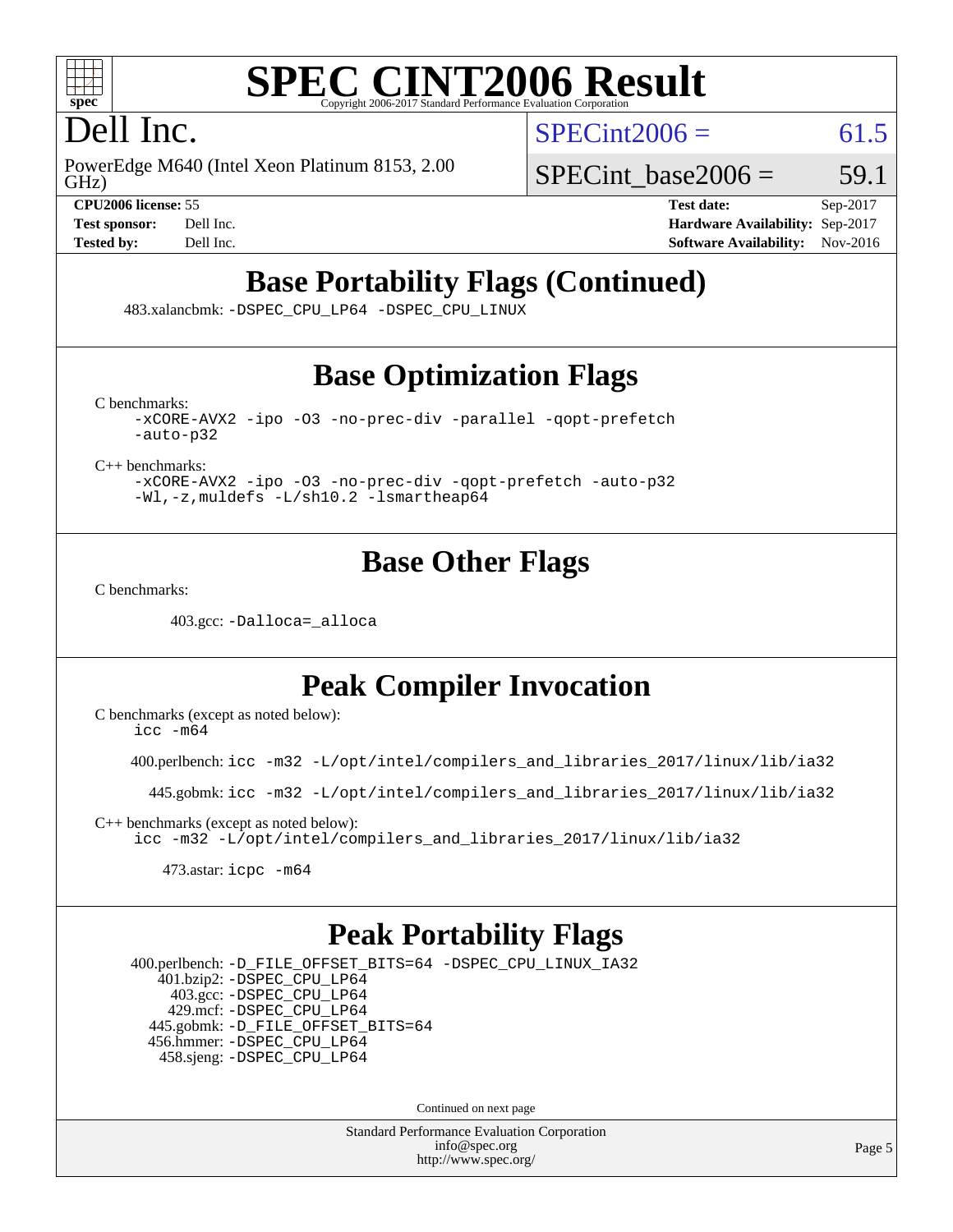

#### **[SPEC CINT2006 Result](http://www.spec.org/auto/cpu2006/Docs/result-fields.html#SPECCINT2006Result)** Copyright 2006-2017 Standard Performance Evaluation C

# Dell Inc.

GHz) PowerEdge M640 (Intel Xeon Platinum 8153, 2.00  $SPECint2006 = 61.5$  $SPECint2006 = 61.5$ 

SPECint base2006 =  $59.1$ 

**[CPU2006 license:](http://www.spec.org/auto/cpu2006/Docs/result-fields.html#CPU2006license)** 55 **[Test date:](http://www.spec.org/auto/cpu2006/Docs/result-fields.html#Testdate)** Sep-2017 **[Test sponsor:](http://www.spec.org/auto/cpu2006/Docs/result-fields.html#Testsponsor)** Dell Inc. **[Hardware Availability:](http://www.spec.org/auto/cpu2006/Docs/result-fields.html#HardwareAvailability)** Sep-2017 **[Tested by:](http://www.spec.org/auto/cpu2006/Docs/result-fields.html#Testedby)** Dell Inc. **[Software Availability:](http://www.spec.org/auto/cpu2006/Docs/result-fields.html#SoftwareAvailability)** Nov-2016

# **[Peak Portability Flags \(Continued\)](http://www.spec.org/auto/cpu2006/Docs/result-fields.html#PeakPortabilityFlags)**

 462.libquantum: [-DSPEC\\_CPU\\_LP64](http://www.spec.org/cpu2006/results/res2017q4/cpu2006-20170918-49902.flags.html#suite_peakPORTABILITY462_libquantum_DSPEC_CPU_LP64) [-DSPEC\\_CPU\\_LINUX](http://www.spec.org/cpu2006/results/res2017q4/cpu2006-20170918-49902.flags.html#b462.libquantum_peakCPORTABILITY_DSPEC_CPU_LINUX) 464.h264ref: [-DSPEC\\_CPU\\_LP64](http://www.spec.org/cpu2006/results/res2017q4/cpu2006-20170918-49902.flags.html#suite_peakPORTABILITY464_h264ref_DSPEC_CPU_LP64) 471.omnetpp: [-D\\_FILE\\_OFFSET\\_BITS=64](http://www.spec.org/cpu2006/results/res2017q4/cpu2006-20170918-49902.flags.html#user_peakPORTABILITY471_omnetpp_file_offset_bits_64_438cf9856305ebd76870a2c6dc2689ab) 473.astar: [-DSPEC\\_CPU\\_LP64](http://www.spec.org/cpu2006/results/res2017q4/cpu2006-20170918-49902.flags.html#suite_peakPORTABILITY473_astar_DSPEC_CPU_LP64) 483.xalancbmk: [-D\\_FILE\\_OFFSET\\_BITS=64](http://www.spec.org/cpu2006/results/res2017q4/cpu2006-20170918-49902.flags.html#user_peakPORTABILITY483_xalancbmk_file_offset_bits_64_438cf9856305ebd76870a2c6dc2689ab) [-DSPEC\\_CPU\\_LINUX](http://www.spec.org/cpu2006/results/res2017q4/cpu2006-20170918-49902.flags.html#b483.xalancbmk_peakCXXPORTABILITY_DSPEC_CPU_LINUX)

# **[Peak Optimization Flags](http://www.spec.org/auto/cpu2006/Docs/result-fields.html#PeakOptimizationFlags)**

[C benchmarks](http://www.spec.org/auto/cpu2006/Docs/result-fields.html#Cbenchmarks):

```
 400.perlbench: -prof-gen(pass 1) -prof-use(pass 2) -xCORE-AVX2(pass 2)
               -par-num-threads=1-ipo-O3(pass 2)-no-prec-div(pass 2) -qopt-prefetch
        401.bzip2: -prof-gen(pass 1) -prof-use(pass 2) -xCORE-AVX2(pass 2)
               -par-num-threads=1(pass 1) -ipo(pass 2) -O3(pass 2)
               -no-prec-div -auto-ilp32 -qopt-prefetch
        403.\text{gcc: basepeak} = yes
        429.mcf: basepeak = yes
       445.gobmk: -prof-gen(pass 1) -prof-use(pass 2) -xCORE-AVX2(pass 2)
               -par-num-threads=1-ipo-O3(pass 2)-no-prec-div(pass 2)
       456.hmmer: basepeak = yes
        458.sjeng: -prof-gen(pass 1) -prof-use(pass 2) -xCORE-AVX2(pass 2)
               -par-num-threads=1-ipo-O3(pass 2)-no-prec-div(pass 2) -unroll4
   462.libquantum: basepeak = yes
     464.h264ref: basepeak = yes
C++ benchmarks: 
     471.omnetpp: -prof-gen(pass 1) -prof-use(pass 2) -xCORE-AVX2(pass 2)
               -par-num-threads=1-ipo-O3(pass 2)-no-prec-div(pass 2) -qopt-ra-region-strategy=block
               -Wl,-z,muldefs -L/sh10.2 -lsmartheap
        473.astar: -xCORE-AVX2 -ipo -O3 -no-prec-div -qopt-prefetch
               -auto-p32 -Wl,-z,muldefs -L/sh10.2 -lsmartheap64
    483.xalancbmk: -xCORE-AVX2 -ipo -O3 -no-prec-div -qopt-prefetch
               -Wl,-z,muldefs -L/sh10.2 -lsmartheap
```